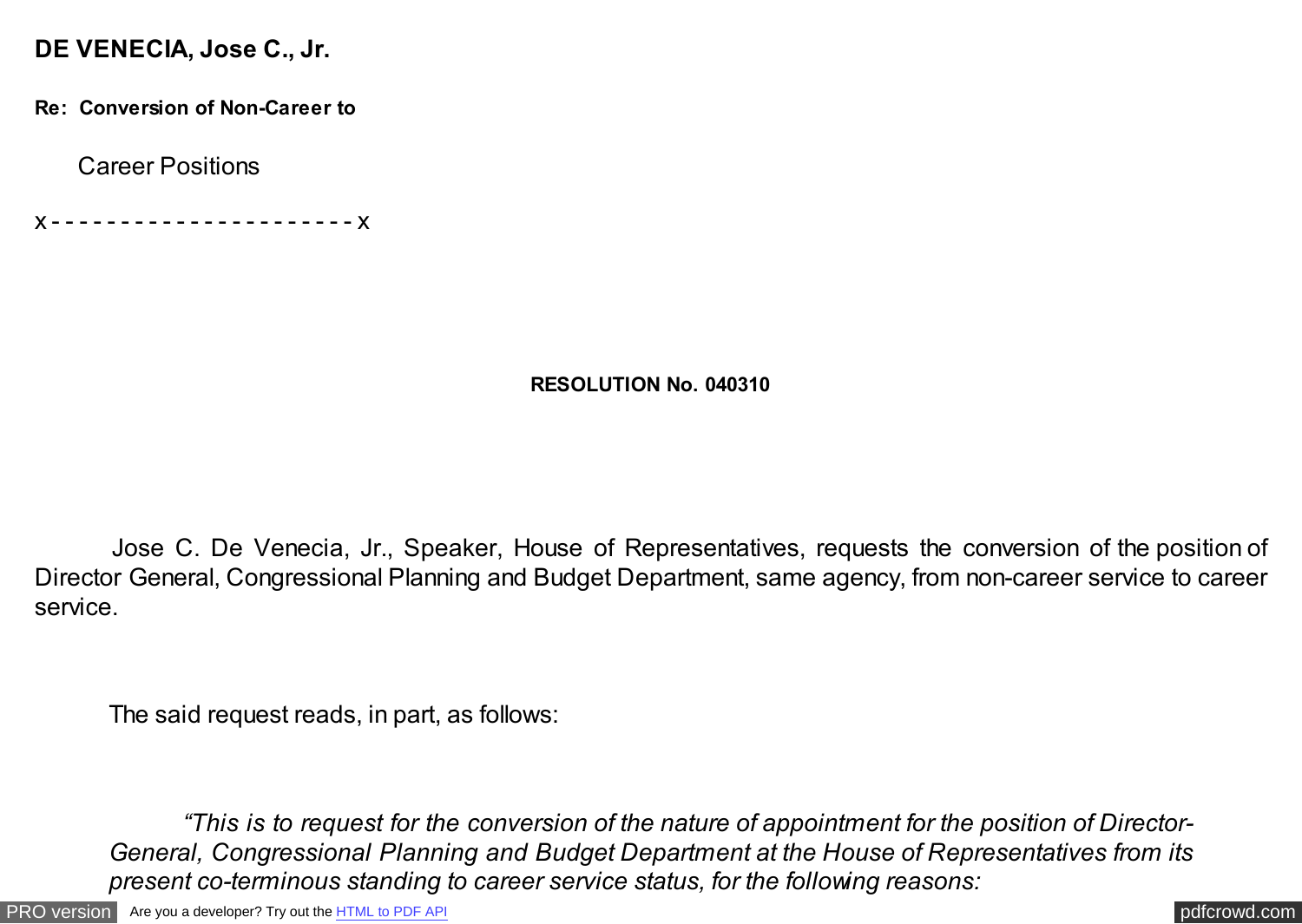*Driginally, the creation of said position was anchored on the need to focus on the current Speaker's legislative agenda. Through the years, however, it has been noted that the position has been serving not only the needs of the Speaker but also of the Members of the House at large.*

 *"- Said position is of equivalent class and rank to the Deputy Securities-General, which in an earlier ruling…the Civil Service Commission has declared as belonging to the career service.*

 *"- In another ruling…the Commission has already converted all staff plantilla items under the position of the Director-General from non-career to career status.*

 *"This request is in consonance with the provisions of the Constitution affording security of tenure to employees of government…*

 *"We wish to assure the Commission that only incumbents who meet all the qualification requirements of the position, and who have been conferred Career Executive Service eligibility by the Civil Service Commission and/or Career Executive Service Board shall be qualified to enjoy the security of tenure that shall, henceforth, be accorded to the position."*

 The Commission carefully reviewed and evaluated all the documents submitted particularly the duties and responsibilities appurtenant to the position of Director General, and finds nothing contrary or repugnant to the Civil Service Law and rules should the said position be converted from non-career service (co-terminous) to career service. Moreover, it is noted that the duties of the position of Director General which, among other things, involve the supervision of Congressional Planning and Budget Office of the House of Representatives which provides technical assistance to Congress in the formulation of national economic policies and of fiscal measures affecting government expenditures, revenues and debt, does not require close intimacy with the appointing authority. Furthermore, the Plantilla of Positions of the Office of the Director General shows that all positions attached to the said office are career service. Hence, it is only proper that the Director General position, the head of the said office, be converted to career service.

[PRO version](http://pdfcrowd.com/customize/) Are you a developer? Try out th[e HTML to PDF API](http://pdfcrowd.com/html-to-pdf-api/?ref=pdf) compared to the comparison of the HTML to PDF API The conversion of the said position from non-career service to career service would all the more give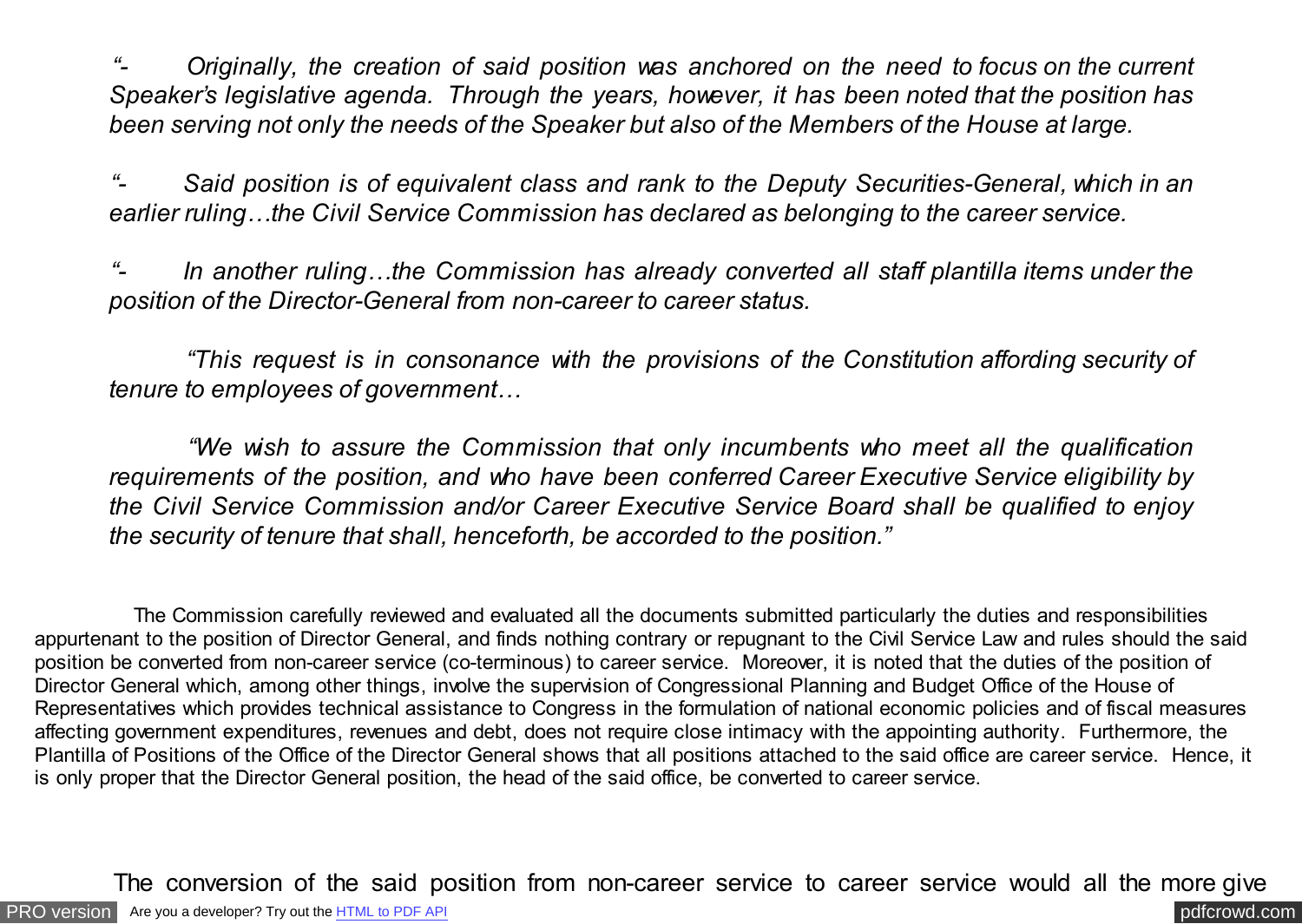<span id="page-2-0"></span>meaning to and strengthen the constitutional provision affording security of tenure to employees in government, which the Commission is mandated to enforce and protect.

 The foregoing pronouncement, however, is subject to the guidelines found in **Civil Service Commission Memorandum Circular No. 19, series of 2001 (Guidelines for Conversion of Positions form Non-Career to Career),** which provides:

*"1. Only positions are converted from non-career to career;*

"2. Incumbents of converted non-career positions can be appointed to said positions only if they are qualified and such fact should be specified in the CSC resolution itself; and

*"3. The 'vested right' principle should not be applied when positions are converted from non-career to career since it is contrary to the merit and fitness principle."*

 The Commission aptly explained the *rationale* of the above-mentioned **Memorandum Circular in the case of NAZARENO, Roberto P.[,\[1\]](#page-3-0)** as follows:

[PRO version](http://pdfcrowd.com/customize/) Are you a developer? Try out th[e HTML to PDF API](http://pdfcrowd.com/html-to-pdf-api/?ref=pdf) contract the contract of the HTML to PDF API [pdfcrowd.com](http://pdfcrowd.com) *"The foregoing condition(s) is being imposed to maintain and uphold the law mandating that entrance to the career service shall be based on merit and fitness to be determined as far as practicable by competitive examination. For indeed, conversion of non-career, in this case (primarily confidential) coterminous positions, to career would result in the circumvention of the*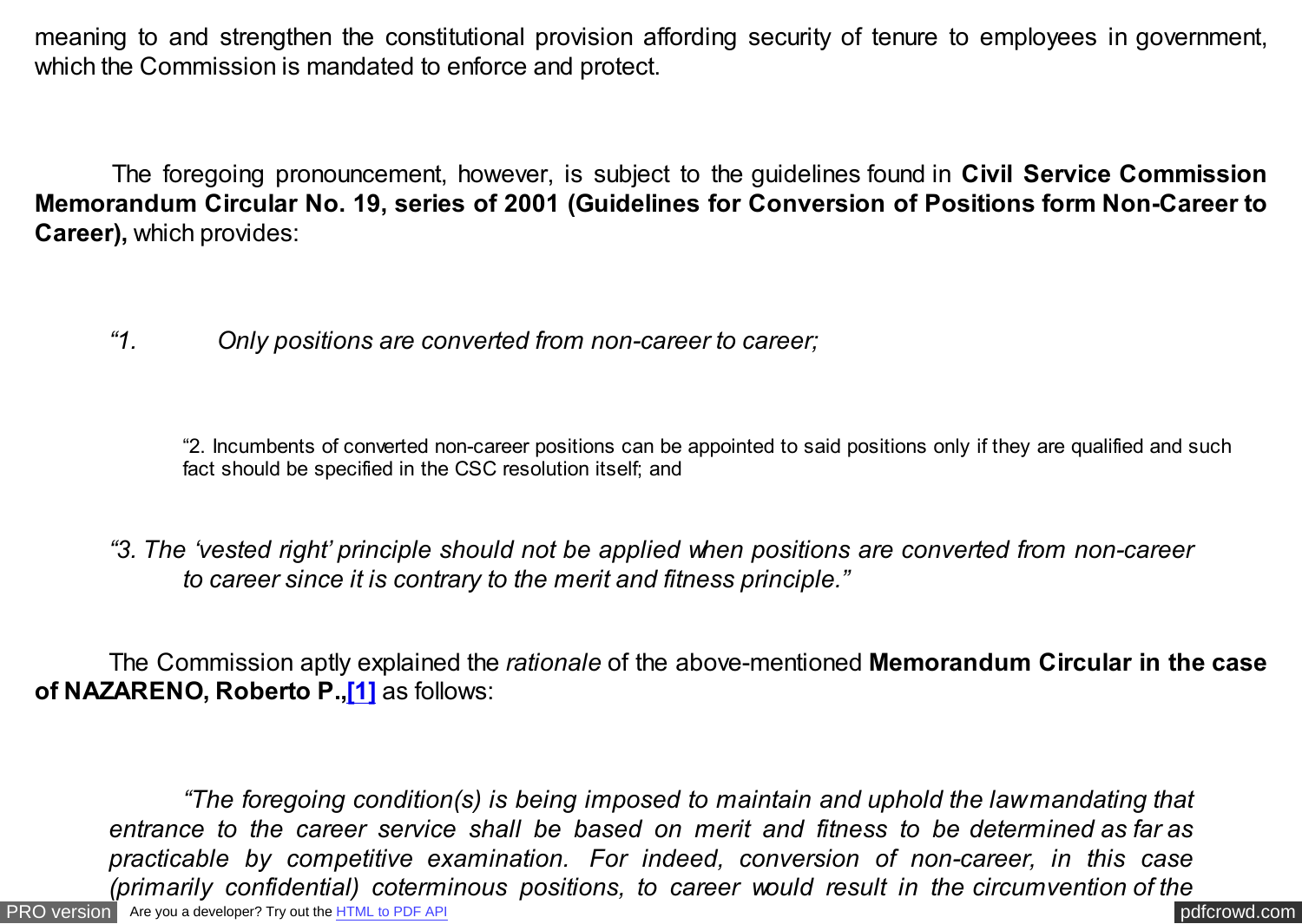<span id="page-3-0"></span>*merit and fitness principle requiring civil service eligibility for career service positions because noncareer (coterminous) positions do not require civil service eligibility."*

*(primarily confidential) coterminous positions, to career would result in the circumvention of the*

 **WHEREFORE,** the request of Speaker Jose C. De Venecia Jr., House of Representatives, for the conversion of the position of Director General, Congressional Planning and Budget Department, same agency, from non-career service to career service is hereby **GRANTED.**

 **Quezon City, March 24, 2004**

(SGD.)

## **J. WALDEMAR V. VALMORES**

Commissioner

(SGD.)

**KARINA CONSTANTINO-DAVID**

Chairman